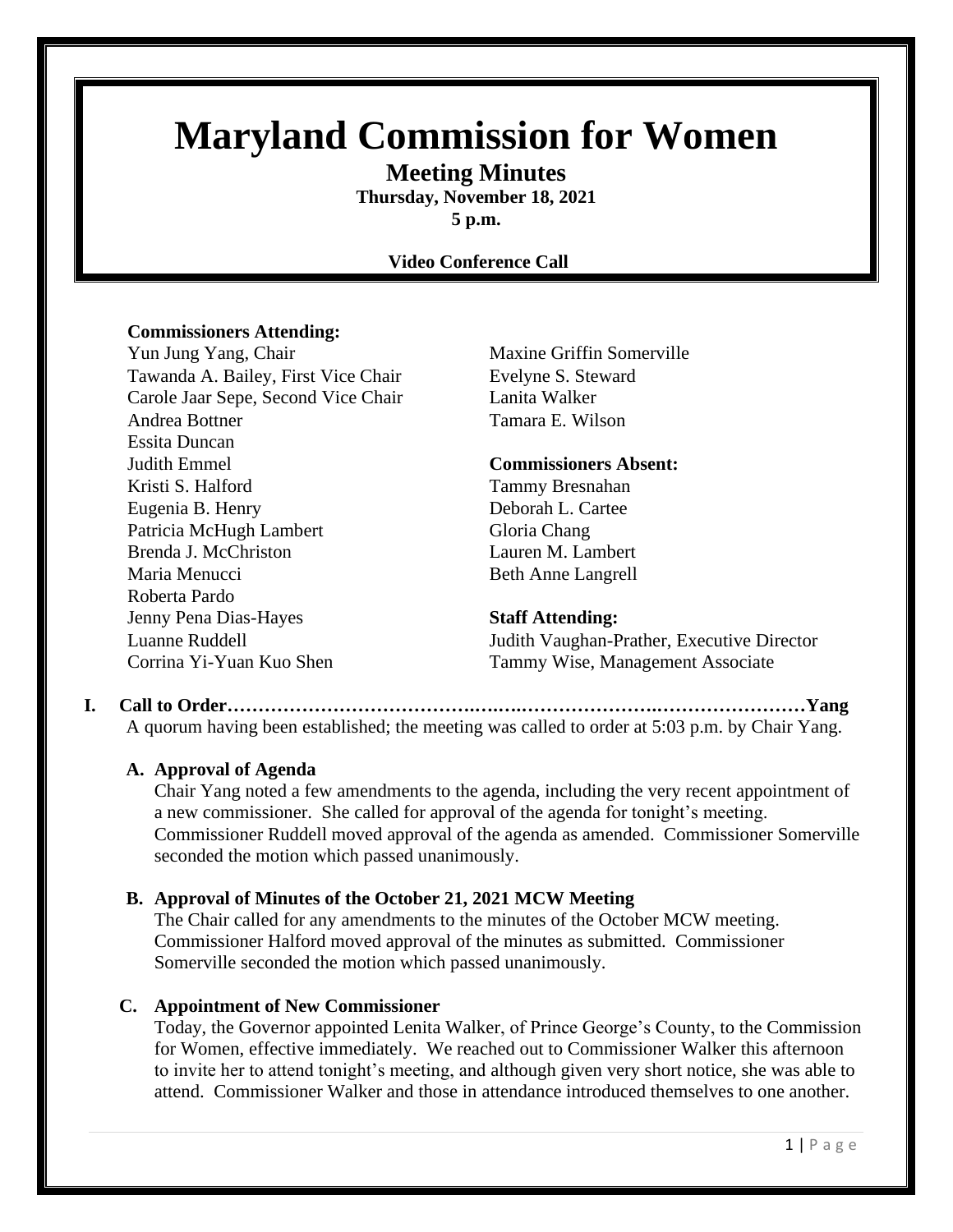### **II. Executive Committee Report………………………………………..……Yun Jung Yang, Chair**

#### **A. Holiday Meeting Schedule**

Commissioners were reminded that the MCW does not meet in December. The next meeting of the full Commission will be January 20, and all three committees will be hard at work in the meantime.

#### **B. Letters to Baltimore City and Wicomico County**

A letter was sent to the Wicomico County Council and Executive commending them on the reactivation of their CFW. A letter to the Baltimore City Mayor and Council urging them to appoint commissioners to their currently inactive CFW has been drafted and is awaiting approval from DHS to ensure that such advice is within the purview of the MCW.

### **C. Commissioner Attendance**

Commissioners were reminded that the state law establishing the MCW provides that any commissioner who misses 50% of the Commission meetings in a 12-month period has resigned. Since the MCW began holding its meetings virtually in 2020, overall attendance has been excellent for almost all commissioners. The staff will be required to submit an attendance report early in 2022. Any commissioner whose attendance has been less than 50% in calendar year 2021will need to submit a waiver request to the Governor's Appointments Office explaining the necessity of the absences.

#### **III. Unfinished Business**

**A.** Letters to Other Counties Re: CFWs

At last month's MCW meeting, the Commission decided to see if it is within its purview to write to the eight counties in our state that do not now have Commissions for Women: Caroline, Carroll, Cecil, Dorchester, Kent, Queen Anne, Somerset and Talbot Counties. Draft letters have been developed and are waiting for DHS approval.

#### **IV.New Business**

No new business was brought before the Commission.

### **V. Committee Reports**

**A. Status of Women in Maryland (SWiM) Pandemic Impact Research……………….Wilson** The SWiM Committee has been working hard this past month. The survey, using an on-line questionnaire available in five languages (English, Spanish, Chinese, Korean and French) closed October 15 with 4845 questionnaires received. Of those, more than 4600 were actually complete and are now included in the data analysis. The committee also held six focus groups. The research consultant is now analyzing the data collected, including the more than 1300 write-in responses to the optional open-ended questions in the survey. She and will develop a first draft of the report by December 15. The SWiM Committee will review the draft and submit a final report to the Executive Committee. It is hoped that the final report can be presented for the MCW's approval at the January 20, 2022 meeting.

No meeting of the SWiM Committee are scheduled. It will conduct its work via email in November, December and January.

Chair Yang thanked Commissioners Wilson, P. Lambert for their leadership, and thanked all the SWiM Committee members for their continued work on this important project.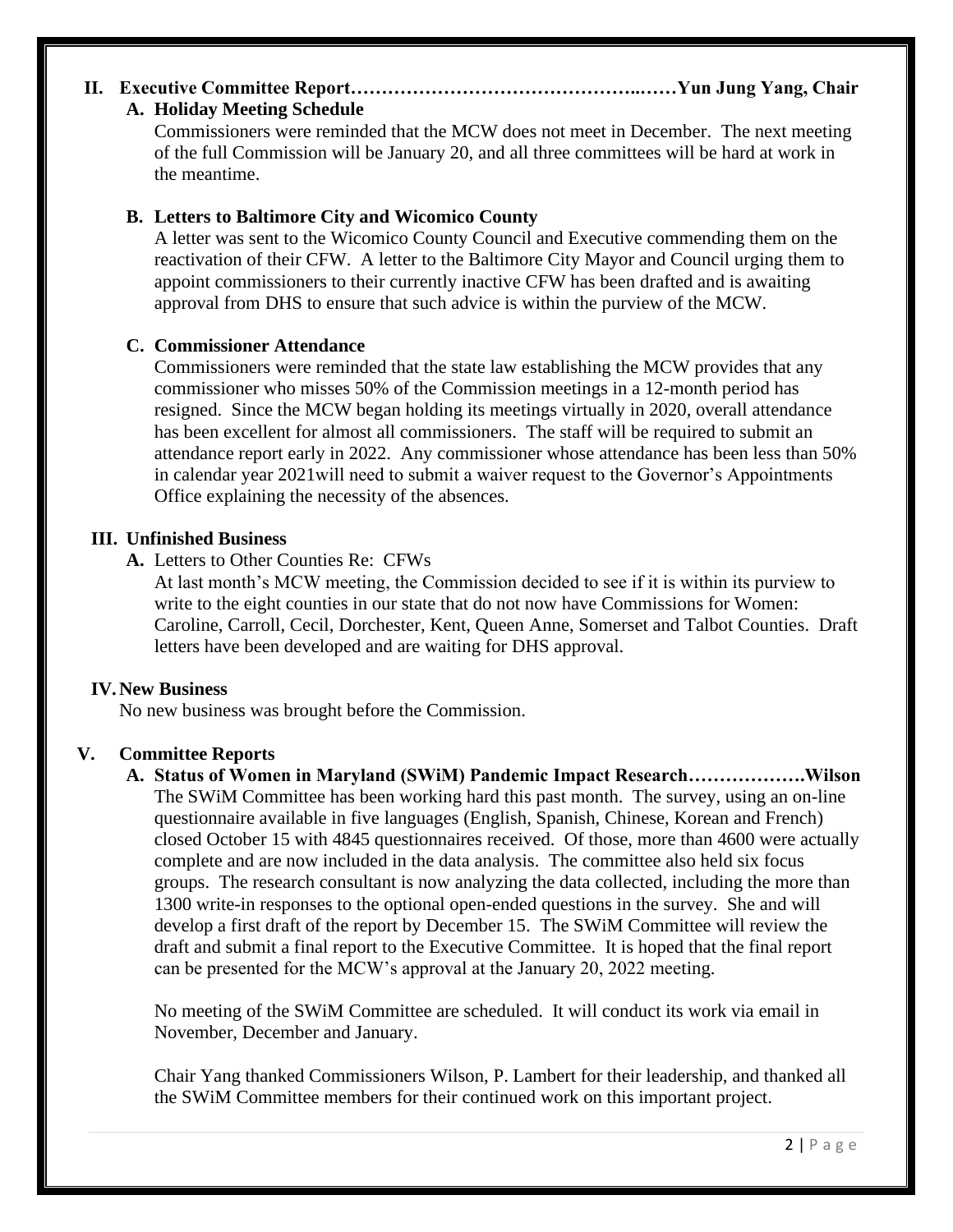**B. Policy and Legislation (PAL) Committee………………………………………...….Halford** The PAL Committee met on November 16 following the MLAW Fall. PAL plans to meet every month throughout the Maryland General Assembly (MGA) 2022 session. The PAL Committee has reviewed all the proposals presented at the MLAW Fall Conference.

There are three upcoming actions for the MCW:

- MLAW will invite each of its members to rank the proposals presented at its conference from highest support to lowest. As a member of MLAW, the MCW can participate in this vote. The proposals and a Google Poll (or something similar) will be sent to our commissioners as soon as possible so the commissioners can decide what the MCW will recommend to MLAW.
- From the vote of its membership, MLAW will develop a list  $-$  its Agenda  $-$  of the bills it will support in the 2022 MGA session and will then invite its members to sign on in support of the entire agenda. The MCW PAL will recommend to the MCW whether to sign on in support of the MLAW agenda, when that time comes. That question will be presented to the MCW either as a Google Poll (or something similar) or as a motion at the January MCW meeting, if the timing permits.
- The PAL Committee will also develop a list of legislation it proposes the MCW support this year, which may include some or all of the MLAW agenda and may include other legislation as well. Again, that list may be presented to the MCW for an electronic vote or may be presented at the MCW's January meeting.
- **1. Maryland Legislative Agenda for Women (MLAW)……………...Halford for Langrell** The annual fall conference was held virtually on November 13, from 9 a.m. to 1 p.m., with an attendance of at least 200 individuals. Commissioner Langrell did a wonderful job moderating panel discussion in the plenary session. The MCW was a Platinum Sponsor of the conference and sent a total of 26 attendees: 11 MCW commissioners and staff and 15 representatives of 10 different county CFWs.
- **2. Women's Legislative Briefing (WLB)………………………………………..McChriston** Commissioner McChriston attended the November 5 planning meeting for the 2022 WLB. The Briefing will be held virtually on January 30. The theme of the conference will be "Voting Women Change Everything." The keynote speaker will be Melanie Campbell, president/CEO, [National Coalition on Black Civic Participation.](https://www.ncbcp.org/) Other speakers include Valerie Irvin, former Montgomery County Councilmember, and Lorna Virgili, Hispanic Information Officer with Montgomery County Government, and there will be breakout sessions focusing on various aspect of the issue. Commissioners are invited to volunteer to serve as a moderato for a break-out session, if interested. The planning committee is working on a strategy for spotlighting the events' sponsors effectively, given virtual forum.
- **C. Achievement and Recognition (ARC) Committee………………………………….…Pardo** The ARC Committee met last week, and will meet monthly though April, 2022. Nominations are open until 4 p.m. on Monday, November 22. The Committee is establishing the Selection Committees now. Once the determination of the honorees is made, the committee will begin work on the website recognizing their achievements, with a goal of launching the website on March 17. Chair Yang thanked the committee and its leadership for their continuing work.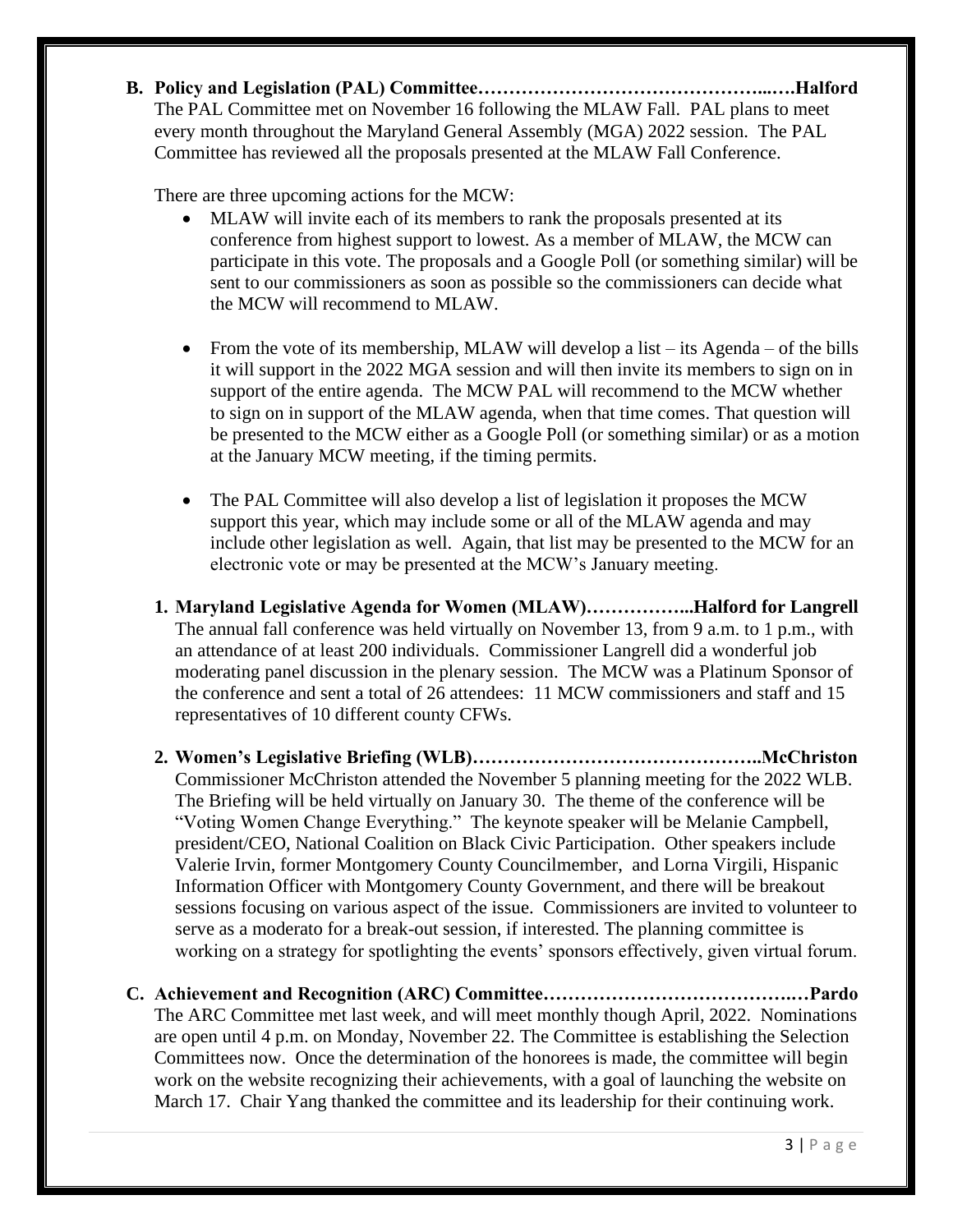### **VII. Liaison Reports**

- **A.The Foundation for the Maryland Commission for Women………..…….……………Shen** The Foundation thanks Commissioner and Foundation Board Member Henry for so generously agreeing to fund the five \$500 scholastic awards for the Maryland Young Women Leaders Awards for the second year.
- **B. Maryland Women's Heritage Center…………………………………………..….…….Yang** Throughout the year, pedestrians and motorists who pass by the MWHC headquarters at 333 N. Charles Street can view a rotating window exhibit that showcases the work of Maryland women artists. On Saturday, November 13, the Center held an opening reception for Baltimore artist and Roland Park Country School art teacher Megary Sigler. On November 14, the Center, along with the Howard County Historical Society and the William G. Pomeroy Foundation, unveiled a new historic marker honoring the life and work of noted Ellicott City suffragist Laura Laurenson Byrne, at the Museum of Howard County History in Ellicott City.
- **C.Women Moving Forward (WMF) Conference………………....……………...……..Bottner** There has not been any communication as to whether there will be a conference this year.
- **D.Maternal Mortality Review Stakeholders Group…………………………………Pena Dias** Commissioner Pena Dias has been officially appointed to the MMRS Group, but the Group has not met since then.
- **E. Maryland Women's History Museum………………………………………….….…..Emmel** Commissioner Emmel reached out to the founder of the MWHM. The organization hopes to reopen in March of 2022 at a new location. Commissioner Emmel and Executive Vaughan-Prather will arrange a meeting with the founder at the new site in the spring .
- **F. UMD SAFE Center…………………………………………………………..……..Somerville** The Center continues to experience an influx of new clients needing services. The women served by this organization have been especially hard hit by the pandemic and are very much in need of additional services. Plans are being made for an event on January 22. The Commissioners will be invited. Recently, Shared Hope International released a report grading each state in the U.S. on its response to child and youth sex trafficking. Based on an evaluation of criminal laws and efforts to ensure robust and trauma informed protections are in place for trafficking victims. Maryland was assigned a failing grade. The assessment included the state's criminal provisions, identification of and response to victims, continuum of care, access to justice for trafficking survivors, prevention and training. Commissioner Somerville offered to share the link to the report with all the commissioners so that they may read it between now and the January MCW meeting and to consider whether there is a role or response appropriate for the MCW in this issue.
- **G. Maryland250 Commission…………………………….……………………………….Emmel** The commission met last month and will continue meeting monthly as plans are made to commemorate the country's  $250<sup>th</sup>$  birthday – July 4, 2026. The 30-member commission is still in its formative stages and is setting up its committees to plan Maryland's role in the celebration. Nineteen other states have also established 250 Commissions.